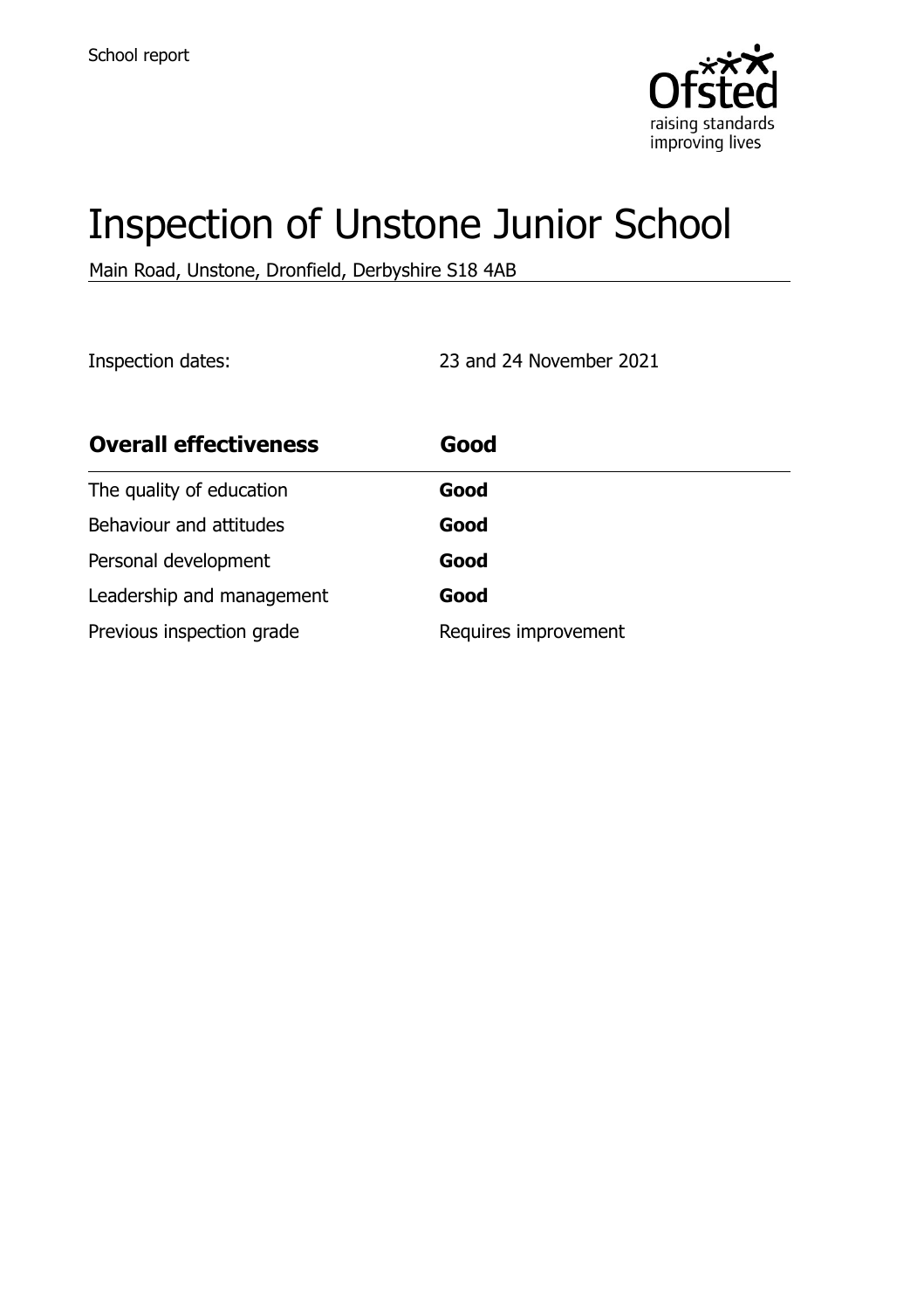

## **What is it like to attend this school?**

In the words of a parent: 'Unstone Juniors is a small school with a big heart and is almost like a family.' The staff care deeply for every pupil's academic development and emotional well-being. Pupils are excited, enthusiastic learners who are proud of their school. They know teachers expect them always to do their best and they rise to this challenge.

Adults around school model the positive behaviours and attitudes which are clear in pupils' relationships with each other. Pupils feel very safe in the knowledge they are respected by their peers, regardless of their background or ability. Pupils trust adults to deal with problems such as bullying, although they are adamant it doesn't happen.

The school's core values are evident as pupils are 'responsible, confident, respectful and aspirational'. Pupils enjoy their lessons and behave well when learning and around the school. They are courteous and considerate. There is a focus on pupils' personal development, with a wide range of enrichment activities available. Teachers encourage pupils to consider the views and opinions of others. For example, during an assembly, pupils debated maturely whether it was ethical for humans to swim with dolphins.

#### **What does the school do well and what does it need to do better?**

Leaders have planned the curriculum thoughtfully to help pupils catch up with any lost learning that may have emerged during the pandemic. They have prioritised pupils' learning in reading and mathematics. Skilled teachers recognise gaps in pupils' knowledge and address these quickly.

Pupils read, and are read to, each day. The vast majority of pupils read fluently, including when tackling unfamiliar and challenging texts. Skilled teaching assistants teach and reinforce early reading skills for pupils who find reading difficult. Pupils in both classes have particularly enjoyed their work on Shakespeare, with one pupil commenting: 'I just want teachers to let me carry on reading.'

Teachers assess pupils' knowledge frequently and accurately. They use this information to set work that is ambitious for pupils regardless of their ability. This has enabled pupils to secure a broader and deeper understanding of mathematics than in previous years. In a few subjects, the plans do not fully set out precisely what pupils should learn. Pupils with special educational needs and/or disabilities are well supported to ensure they can access all aspects of the curriculum.

Pupils eagerly share the knowledge they have gained in subjects across the curriculum. They become increasingly competent in making connections between different aspects of their learning. For example, in the Acorns class, pupils talk about the importance of renewable energy while making electrical circuits to power a bulb.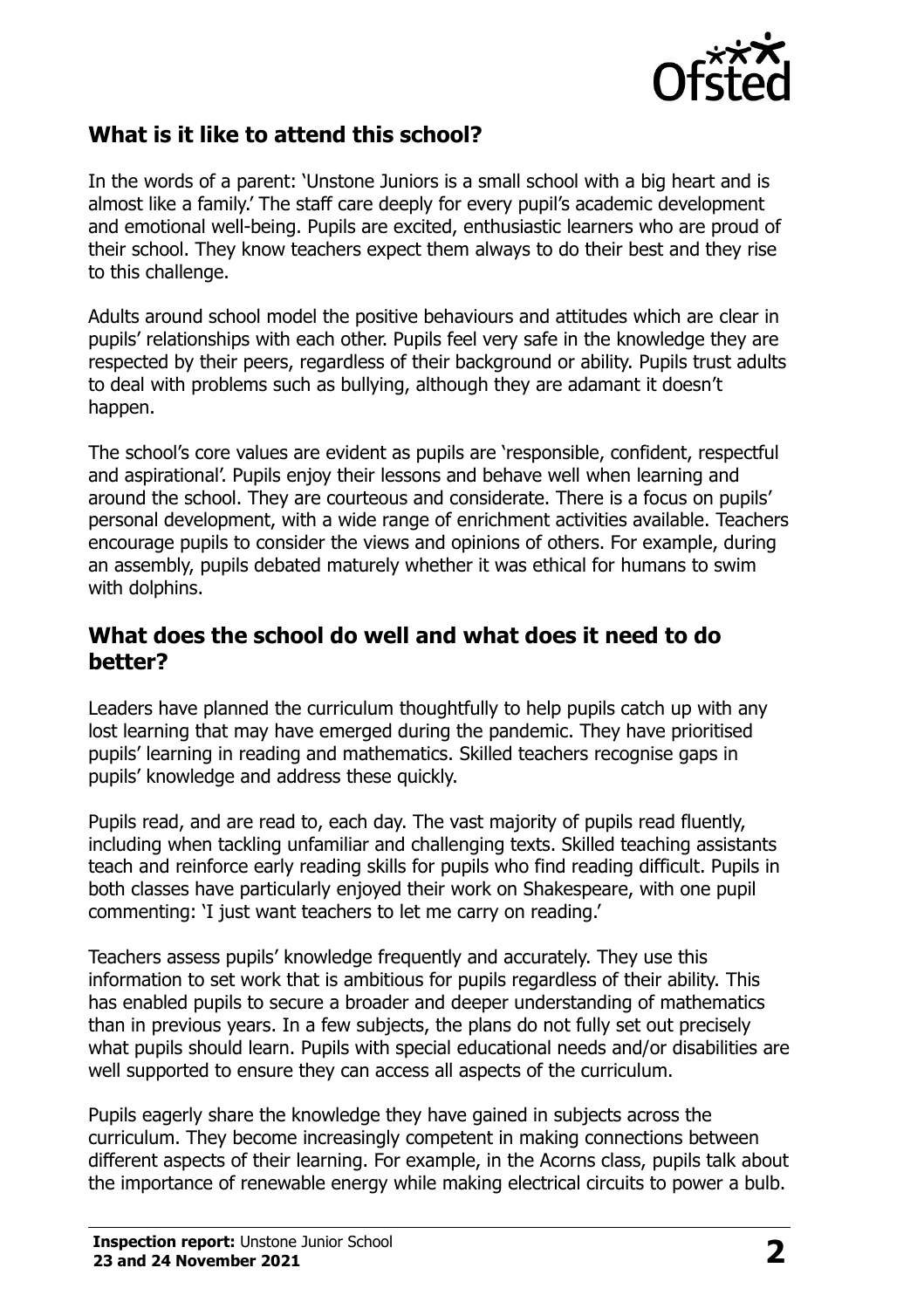

In the Oaks class, pupils use their knowledge of the Tudors to enhance and expand on their understanding of Shakespearean plays.

Senior leaders have ensured that pupils' personal development is a central thread running through each pupil's education. This is a considerable strength of the school. Leaders have developed a curriculum that prepares pupils for life beyond school. Teachers plan regular opportunities for pupils to discuss, consider and reflect on social and moral issues. Pupils can access a wide and diverse range of enrichment activities. They speak enthusiastically about academic and sporting clubs, residential visits, and visitors, such as 'The Plague Man'. All pupils in the Oaks class receive weekly clarinet lessons. They have played with the Halle Orchestra, prior to the pandemic.

Leaders and governors have addressed the issues raised at the time of the last inspection. They have a good understanding of the school's performance. They know what is needed for further improvement. Sometimes leaders' plans for improvement are not precise enough to ensure they are as effective as they could be.

Leaders have monitored pupils' welfare and attempted to minimise the impact of COVID-19 on learning. However, some planned school improvement work has been hampered. In particular, pupils' expected learning in a small number of curriculum areas is not as clear as it needs to be.

A number of new governors have joined the school since the last inspection. They have prioritised safeguarding and induction training. However, they have not yet had the hands-on experience they need to support the strategic work of the school and federation fully.

## **Safeguarding**

The arrangements for safeguarding are effective.

The culture of care and support for children and families extends beyond accurate administrative procedures and record-keeping. All who work in the school use their up-to-date safeguarding training to inform their practice. They are vigilant for the signs of pupils at risk of harm. Leaders are tenacious in following up concerns with external agencies.

## **What does the school need to do to improve?**

#### **(Information for the school and appropriate authority)**

■ Leaders are not precise enough in their planning for curriculum and school improvement. Plans lack the detail and precision to ensure clarity about the ownership of responsibilities and the necessary impact. Leaders should ensure that actions are precise and measurable. Responsibilities and timelines must be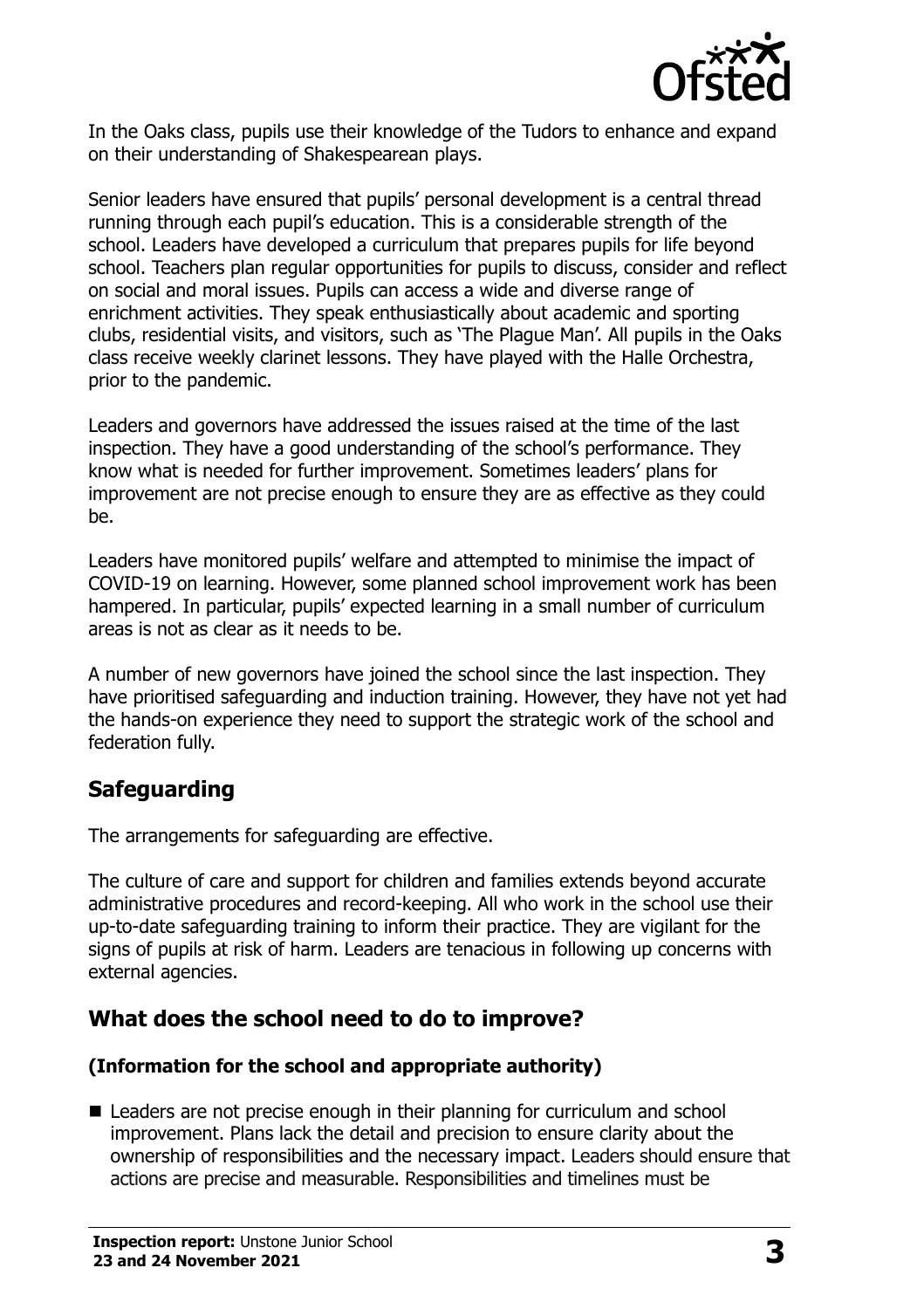

unequivocal. Regular milestones will assure leaders and governors that actions are on track and having the desired effect on school improvement.

- Senior and subject leaders have not yet completed their planned overhaul of the curriculum. In a small number of subjects, there is not enough detail of the specific knowledge pupils should know and remember. Leaders should prioritise the completion of this work to ensure teachers are clear about what to teach and in what sequence. This will also assist teachers in assessing what pupils have learned in all subjects.
- Those new to governance have not yet had the full range of training and inschool experience they need. The pandemic has meant they have had only minimal contact with the school since starting. Their role in the strategic development of the federation of schools is significant and not straightforward. Leaders and governors should prioritise an action plan to accelerate the development of new governors. This will enable them to support school leaders, more fully and sooner, in addressing any barriers to further school improvement.

#### **How can I feed back my views?**

You can use [Ofsted Parent View](http://parentview.ofsted.gov.uk/) to give Ofsted your opinion on your child's school, or to find out what other parents and carers think. We use information from Ofsted Parent View when deciding which schools to inspect, when to inspect them and as part of their inspection.

The Department for Education has further quidance on how to complain about a school.

If you are the school and you are not happy with the inspection or the report, you can [complain to Ofsted.](http://www.gov.uk/complain-ofsted-report)

### **Further information**

You can search for [published performance information](http://www.compare-school-performance.service.gov.uk/) about the school.

In the report, '[disadvantaged pupils](http://www.gov.uk/guidance/pupil-premium-information-for-schools-and-alternative-provision-settings)' refers to those pupils who attract government pupil premium funding: pupils claiming free school meals at any point in the last six years and pupils in care or who left care through adoption or another formal route.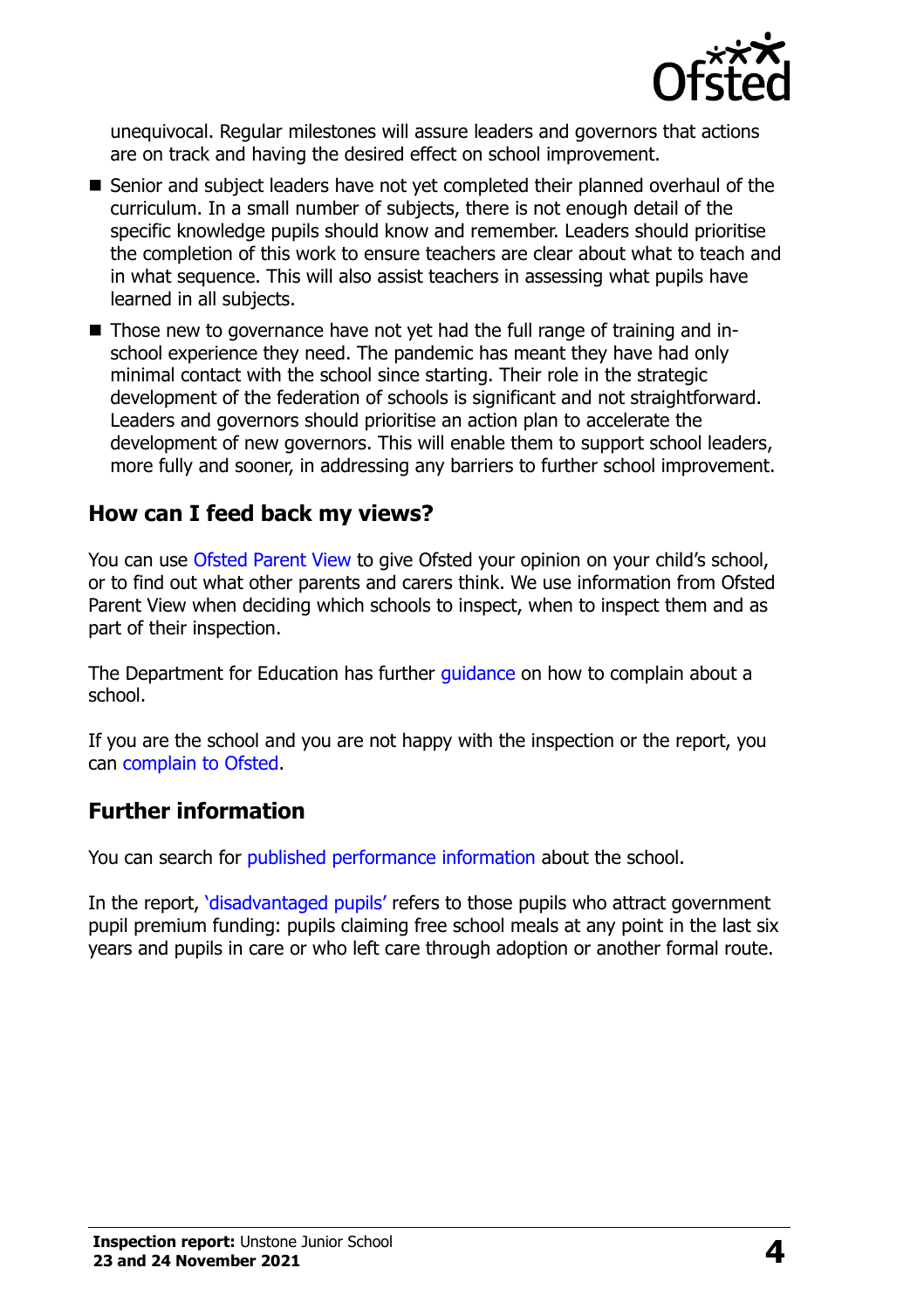

## **School details**

| Unique reference number             | 112642                                                             |
|-------------------------------------|--------------------------------------------------------------------|
| <b>Local authority</b>              | Derbyshire                                                         |
| <b>Inspection number</b>            | 10200159                                                           |
| <b>Type of school</b>               | <b>Junior</b>                                                      |
| <b>School category</b>              | Community                                                          |
| Age range of pupils                 | 7 to 11                                                            |
| <b>Gender of pupils</b>             | Mixed                                                              |
| Number of pupils on the school roll | 52                                                                 |
| <b>Appropriate authority</b>        | The governing body                                                 |
| <b>Chair of governing body</b>      | John Adlington                                                     |
| <b>Headteacher</b>                  | Rachael Fowlds                                                     |
| Website                             | www.unstone.derbyshire.sch.uk                                      |
| Dates of previous inspection        | 13 and 14 March 2018, under section 5<br>of the Education Act 2005 |

## **Information about this school**

- Unstone Junior School is much smaller than the average-sized primary school.
- The school federated with Unstone St Mary's Nursery and Infant School in September 2016 to form the Unstone Schools Federation. The schools share the same headteacher and governing board.
- The school works with a local cluster of schools as part of the Partnership of Dronfield Schools.
- The school receives support from the local authority through an associate adviser.

## **Information about this inspection**

The inspectors carried out this inspection under section 5 of the Education Act 2005.

■ This was the first routine inspection the school received since the COVID-19 pandemic began. Inspectors discussed the impact of the pandemic with school leaders and have taken that into account in their evaluation.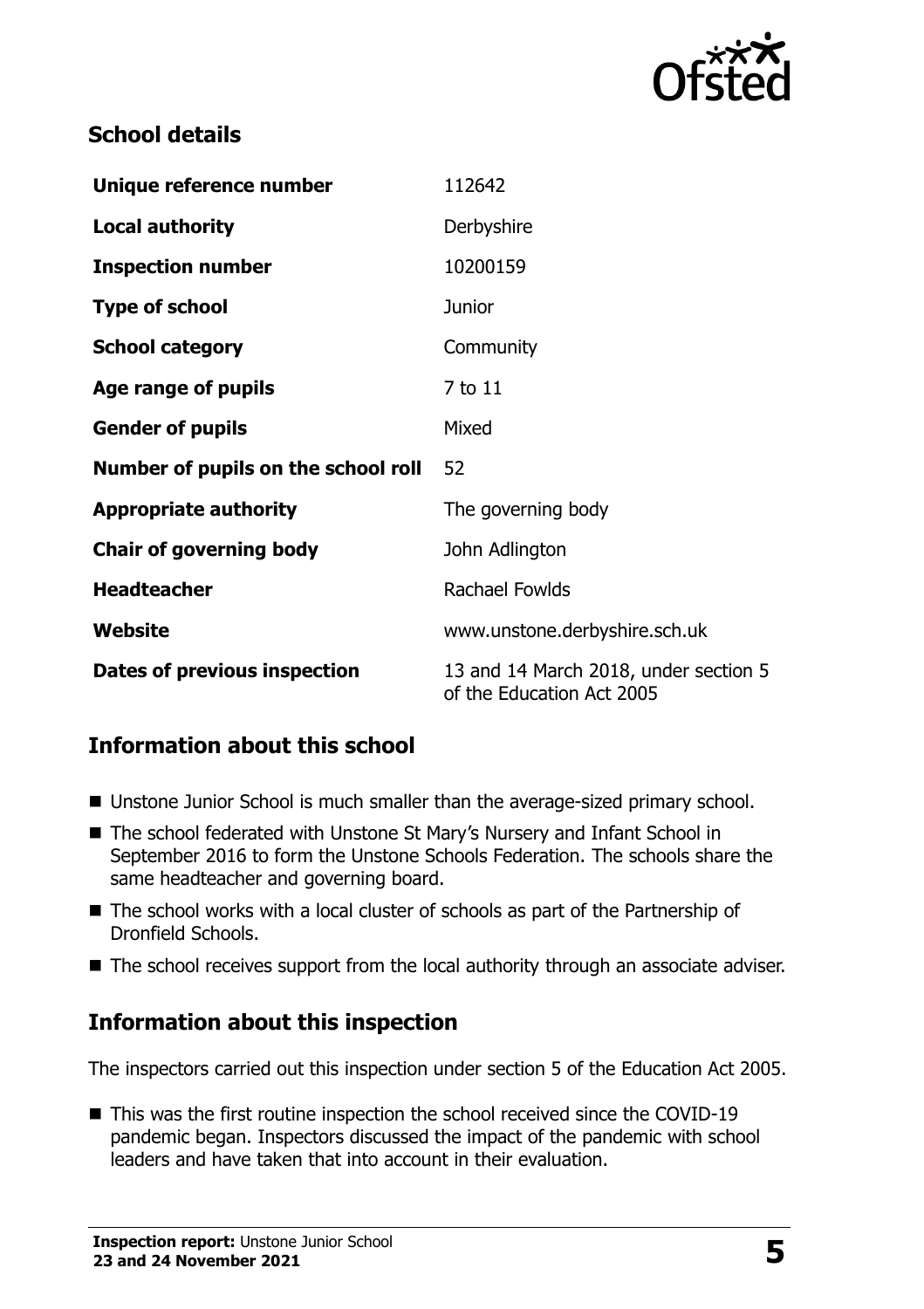

- Inspectors met with the headteacher and both teachers who also act as subject leaders.
- Inspectors carried out deep dives into these subjects: early reading, mathematics, history and science. They considered curriculum planning, visited a sample of lessons, spoke with teachers, spoke with some pupils about their learning and looked at samples of pupils' work. Inspectors heard individual pupils read.
- **Inspectors also looked at curriculum plans and spoke with leaders about some** other subjects.
- **Inspectors considered opinions expressed through the staff and pupil** questionnaires.
- $\blacksquare$  Inspectors spoke with designated safeguarding leaders and governors. They scrutinised the records that leaders kept and spoke with staff, pupils and parents.
- **Inspectors visited the breakfast club and spoke with groups of pupils. They met** parents at the beginning of the day and considered the views expressed through Ofsted Parent View.

#### **Inspection team**

Stephen McMullan, lead inspector **Ofsted Inspector** George Huthart **Construction Construction** Ofsted Inspector